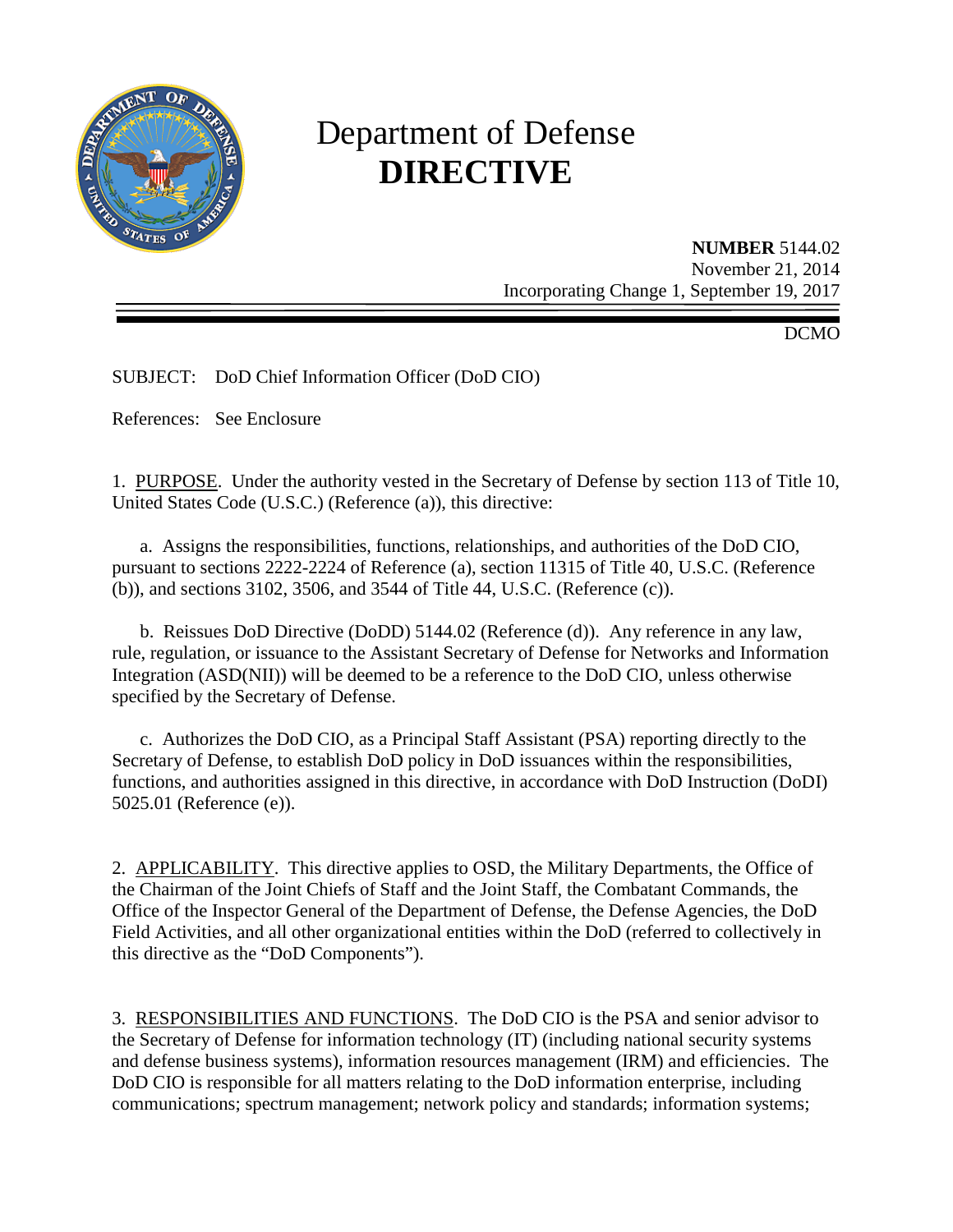cybersecurity; positioning, navigation, and timing (PNT) policy; and the DoD information enterprise that supports DoD command and control (C2). In this capacity, the DoD CIO:

 a. Develops DoD strategy and policy on the operation and protection of all DoD IT and information systems, including development and promulgation of enterprise-wide architecture requirements and technical standards, and enforcement, operation, and maintenance of systems, interoperability, collaboration, and interface between DoD and non-DoD systems.

 b. Serves as the Agency Chief Information Officer for the DoD with the responsibilities, duties, and qualifications, pursuant to section 11315 of Reference (b), and the additional responsibilities, pursuant to section 2223 of Reference (a). In performance of these duties, the DoD CIO will:

 (1) Develop, maintain, and manage the implementation of a sound, secure, and integrated DoD IT architecture, ensure the interoperability of IT throughout the DoD, and prescribe IT standards, including network and cybersecurity standards that apply throughout the DoD.

 (2) Ensure compliance by the Military Department chief information officers (CIOs) with their responsibilities, pursuant to section 2223 of Reference (a), and ensure compliance by all DoD Component CIOs with DoD policy under the purview of the DoD CIO.

 (3) Maintain a consolidated inventory of DoD mission-critical and mission-essential information systems, identify interfaces between these systems, and develop and maintain contingency plans for responding to disruptions in the operation of any of these information systems.

 (4) Monitor and evaluate the performance of DoD IT investments through applicable performance measurements and advise the Secretary of Defense, and advise relevant PSAs on investments under their purview, on whether to continue, modify, or terminate such investments.

 (5) Review and provide recommendations on the DoD IT budget requests and the management of information resources.

 (6) Provide for the elimination of duplicate DoD IT (including systems, applications, and infrastructure) within and between the DoD Components and interagency partners, and identify opportunities for improving IT efficiencies.

 (7) Develop and maintain, in coordination with the Under Secretary of Defense for Acquisition, Technology, and Logistics (USD(AT&L)), a process for maximizing the value of, and assessing and managing the risks related to, DoD IT acquisitions. Such a process will:

 (a) Be integrated with other key DoD decision support systems and processes that support capability identification; planning, programming, budgeting and execution; and acquisitions.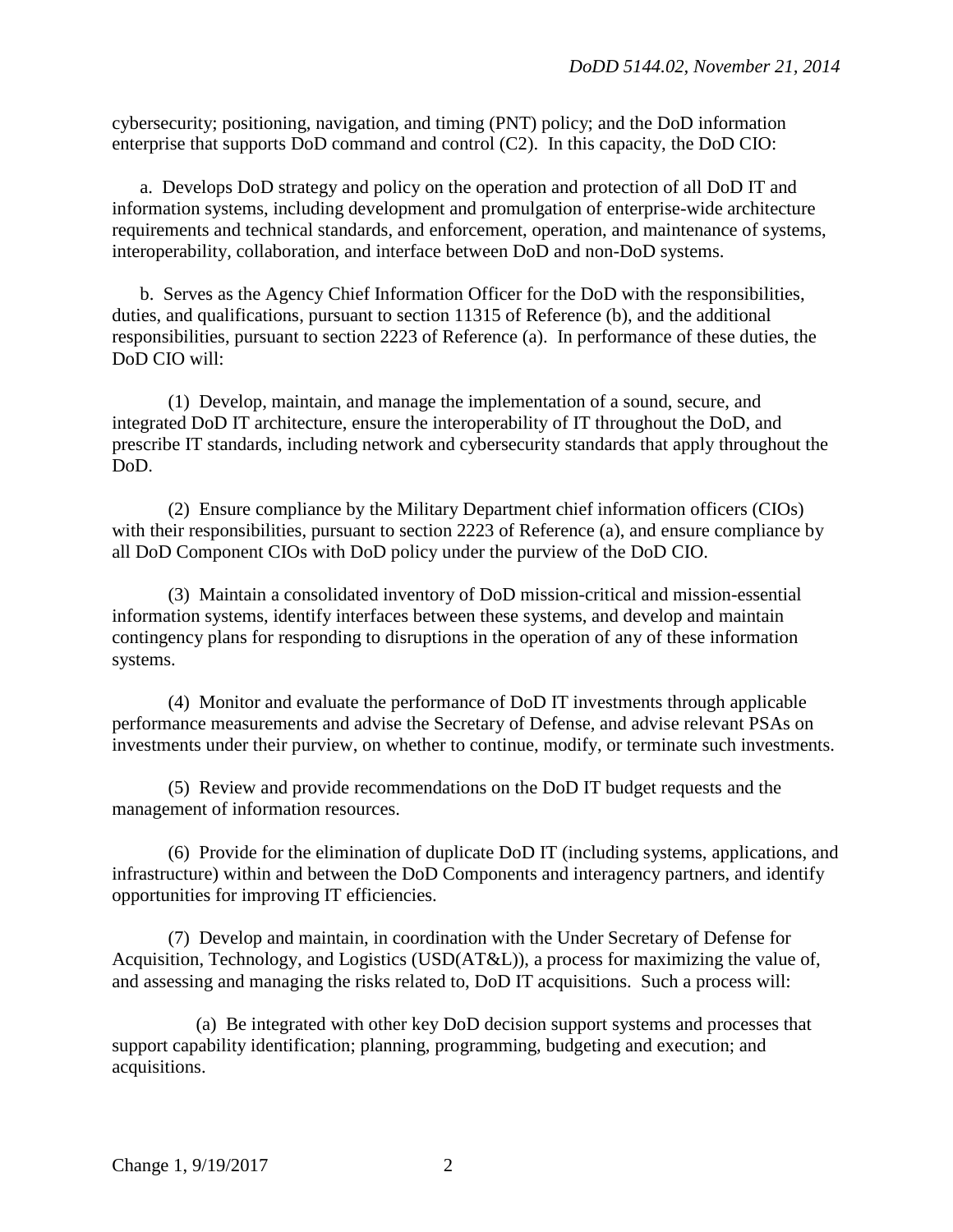(b) Provide for analyzing, selecting, monitoring, and evaluating DoD IT investments.

(c) Be performance, cost, and results based.

 (8) Perform all other responsibilities and functions as required by statute, directive, or regulation pertaining to an agency CIO role.

 c. Serves as the CIO for DoD with the responsibilities, pursuant to section 3506 of Reference (c), related to Federal information policy. In performance of these duties, the DoD CIO will:

 (1) Advise and assist the PSAs and DoD Component heads on Federal information policy responsibilities related to issues that are under their purview.

 (2) Oversee the management of information resources to reduce information collection burdens on the public; increase program efficiency and effectiveness; and improve the integrity, quality, and utility of information to all users within and outside DoD, including capabilities for ensuring dissemination of public information, public access to government information, and protections for privacy.

 (3) Ensure that privacy impact assessments are conducted and reviewed, pursuant to section 208 of Public Law 107-347 (Reference (f)), prior to the initiation of new information collections or the development or procurement of any DoD IT that collects, maintains, or disseminates information.

 (4) Provide guidance and oversight on the administration of DoD internet services, use of internet-based capabilities, and all internet domain-related functions.

 (5) In cooperation with the Under Secretary of Defense (Comptroller)/Chief Financial Officer of the Department of Defense (USD(C)/CFO), develop a full and accurate accounting of DoD IT expenditures, related expenses, and performance metrics.

(6) Develop and maintain a strategic information resources management plan.

 (7) In consultation with the Director of the Office of Management and Budget, the Administrator of General Services, and the Archivist of the United States, maintain a current and complete inventory of the agency's information resources, including directories necessary to fulfill the requirements of section 3511 and chapter 35 of Reference (c).

 d. Consistent with section 932 of Public Law 113-66 (Reference (g), as implemented by Secretary of Defense memorandum (Reference (h)) and Deputy Secretary of Defense memorandum (Reference (i), directs, manages, and provides policy guidance and oversight of the DoD cybersecurity program, which includes responsibility for the Defense Information Assurance Program, pursuant to section 2224 of Reference (a), and information security, pursuant to section 3544 of Reference (c). In the performance of these duties, the DoD CIO, in consultation and coordination with the Under Secretary of Defense for Intelligence, will provide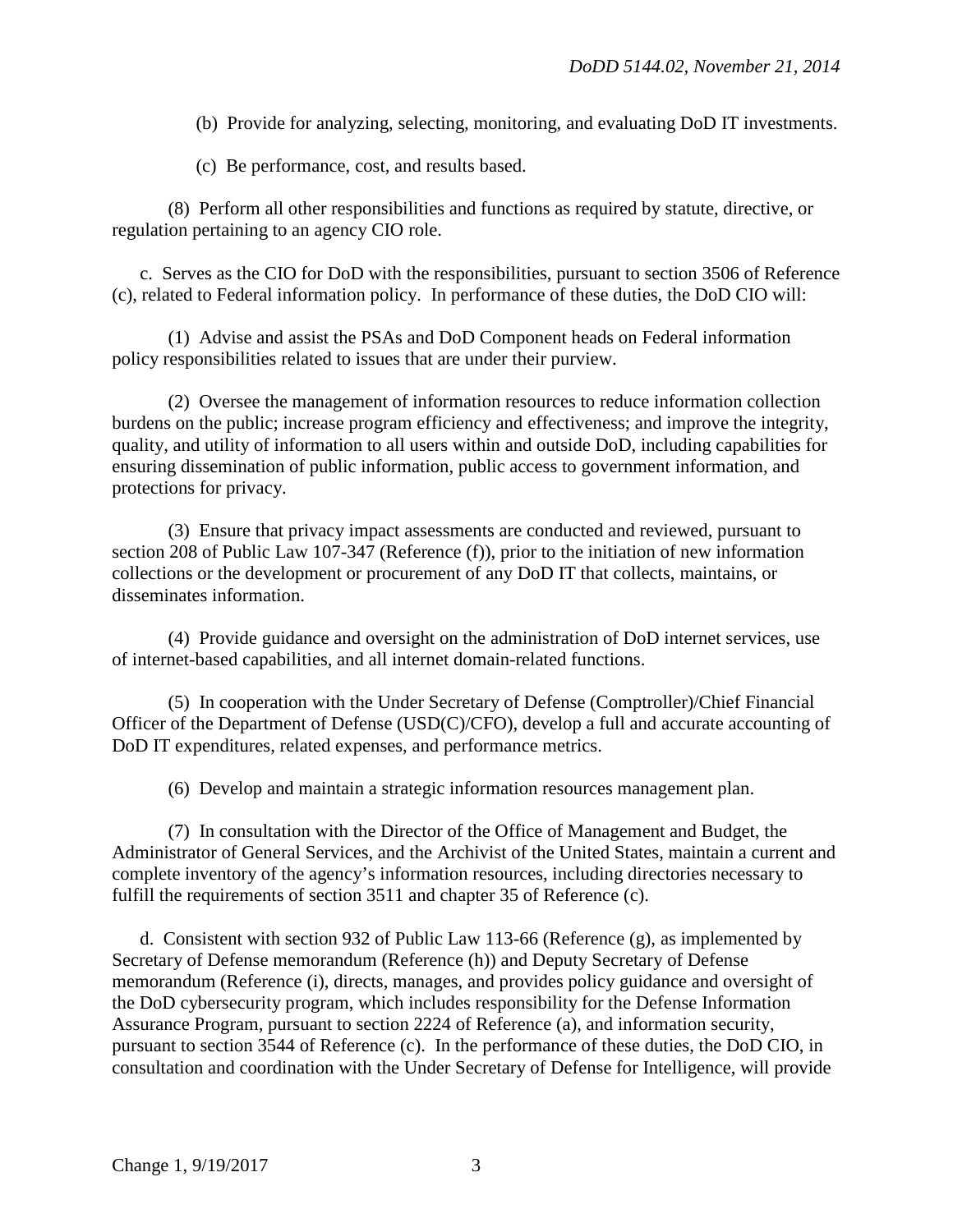policy guidance to the Director, National Security Agency/Chief, Central Security Service (DIRNSA/CHCSS), regarding network operations and cybersecurity matters.

 e. Ensures compliance with the requirements of National Security Directive 42 (Reference (j)) and collaborates with the DIRNSA/CHCSS on the performance of DIRNSA/CHCSS duties, pursuant to Reference (j) and Executive Order 12333 (Reference (k)), as the National Manager for National Security Telecommunications and Information Systems Security.

 f. Consistent with section 171(a) of Reference (a) supports the Council on Oversight of the National Leadership Command, Control, and Communications System by providing policy guidance and oversight for the DoD information enterprise that supports DoD C2. This includes the communications, information sharing capabilities, and National Leadership Command Capabilities integrating national, strategic, operational, and tactical C2 and communications systems and programs, including support to the White House Military Office. The DoD CIO develops and oversees contingency and crisis response communications policies and planning for stabilization and reconstruction operations carried out by the DoD with emphasis given to those executed in concert with the U.S. Government interagency process, including DoD interaction with foreign nations and nongovernmental organizations.

 g. Provides guidance and oversight for DoD network operations, including the standards for day-to-day defense and protection of DoD information networks; DoD IT support to military and joint missions; and resilience and reliability of information and communication networks.

h. Provides policy, oversight, and guidance for matters related to PNT. The DoD CIO:

 (1) Serves as the lead for PNT policy within the DoD and the DoD representative for all interagency, domestic, and international forums related to PNT.

(2) Develops and maintains the Federal Radio Navigation Plan.

 (3) Provides policy, oversight, and guidance on PNT enterprise-wide architecture and requirements.

 i. Provides policy, oversight, and guidance for all DoD matters related to the electromagnetic spectrum and serves as the DoD lead for the management and use of the electromagnetic spectrum; and for electromagnetic environmental effects within DoD, nationally and internationally. The DoD CIO serves as the DoD lead for coordination, approval, and representation of DoD positions on all spectrum matters within the U.S. Government as well as in regional, national, and international spectrum management forums and organizations.

 j. Provides guidance and oversight for the content of those portions of the defense business enterprise architecture that support information technology infrastructure or cybersecurity activities, pursuant to section 2222 of Reference (a).

k. Directs, manages, and provides policy guidance and oversight of the DoD Records Management Program, pursuant to chapters 31 and 33 of Reference (c).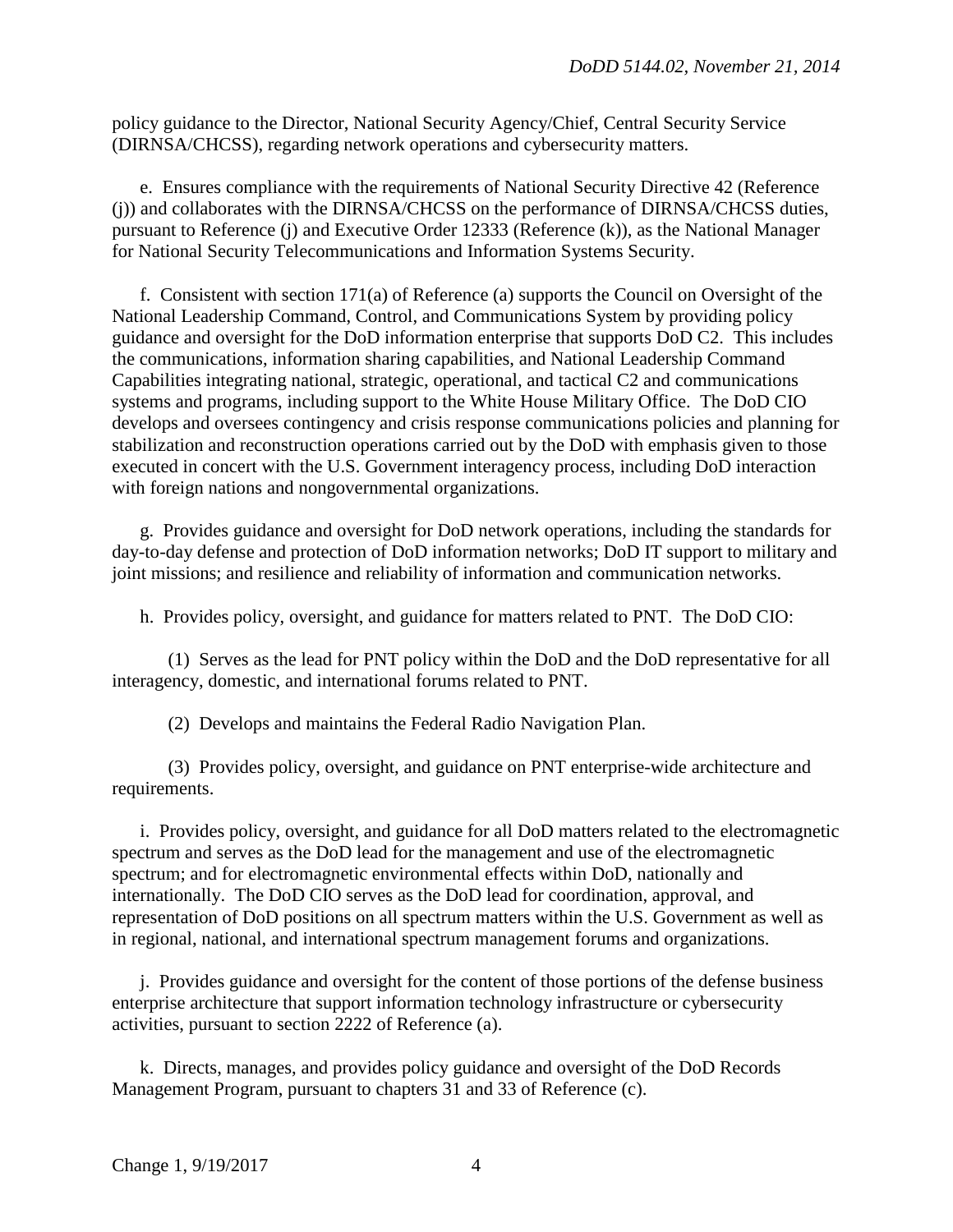l. Provides guidance and oversight with regard to the recruiting, retention, training, and professional development of the DoD IT and cybersecurity workforce, pursuant to section 11315 of Reference (b) and section 3544 of Reference (c). The DoD CIO will assess the requirements for agency personnel regarding IRM knowledge and skill and conduct formal training programs to educate agency program and management officials about IRM.

 m. Establishes, maintains, and chairs the DoD CIO Executive Board as the single senior governance forum for DoD IT. The DoD CIO Executive Board provides advice and information to the DoD CIO on the full range of statutory and regulatory matters related to information and DoD IT.

n. Provides advice on issues related to all assigned responsibilities and functions to:

 (1) The Defense Business Systems Management Committee and the Defense Business Council, as a co-chair.

(2) The Defense Acquisition Board, as a member.

 (3) The Joint Requirements Oversight Council and Joint Capabilities Integration and Development System process, as an advisor, when appropriate.

(4) The Defense Space Council, as a member.

 (5) The North Atlantic Treaty Organization Command, Control, and Communications Board, as the DoD representative.

(6) The Cyber Investment Management Board, as a member.

 (7) The Council on the Oversight of the National Leadership Command, Control, and Communications System (NLC3S), as a member.

 o. Serves as the chair of the Committee on National Security Systems, pursuant to Reference (j) and Executive Order 13231 (Reference (l)), and the co-chair of the National Security and Emergency Preparedness Communications Executive Committee, pursuant to Executive Order 13618 (Reference (m)).

 p. Serves on boards, committees, and other groups pertaining to DoD CIO functional areas, and represents the Secretary and Deputy Secretary of Defense on DoD CIO matters outside DoD.

 q. Participates in those planning, programming, budgeting, and execution activities that relate to assigned areas of responsibility.

 r. Reviews assigned functions and responsibilities periodically to ensure that DoD Executive Agent responsibilities resident under the cognizance of the DoD CIO are in conformance with DoDD 5101.1 (Reference (n)).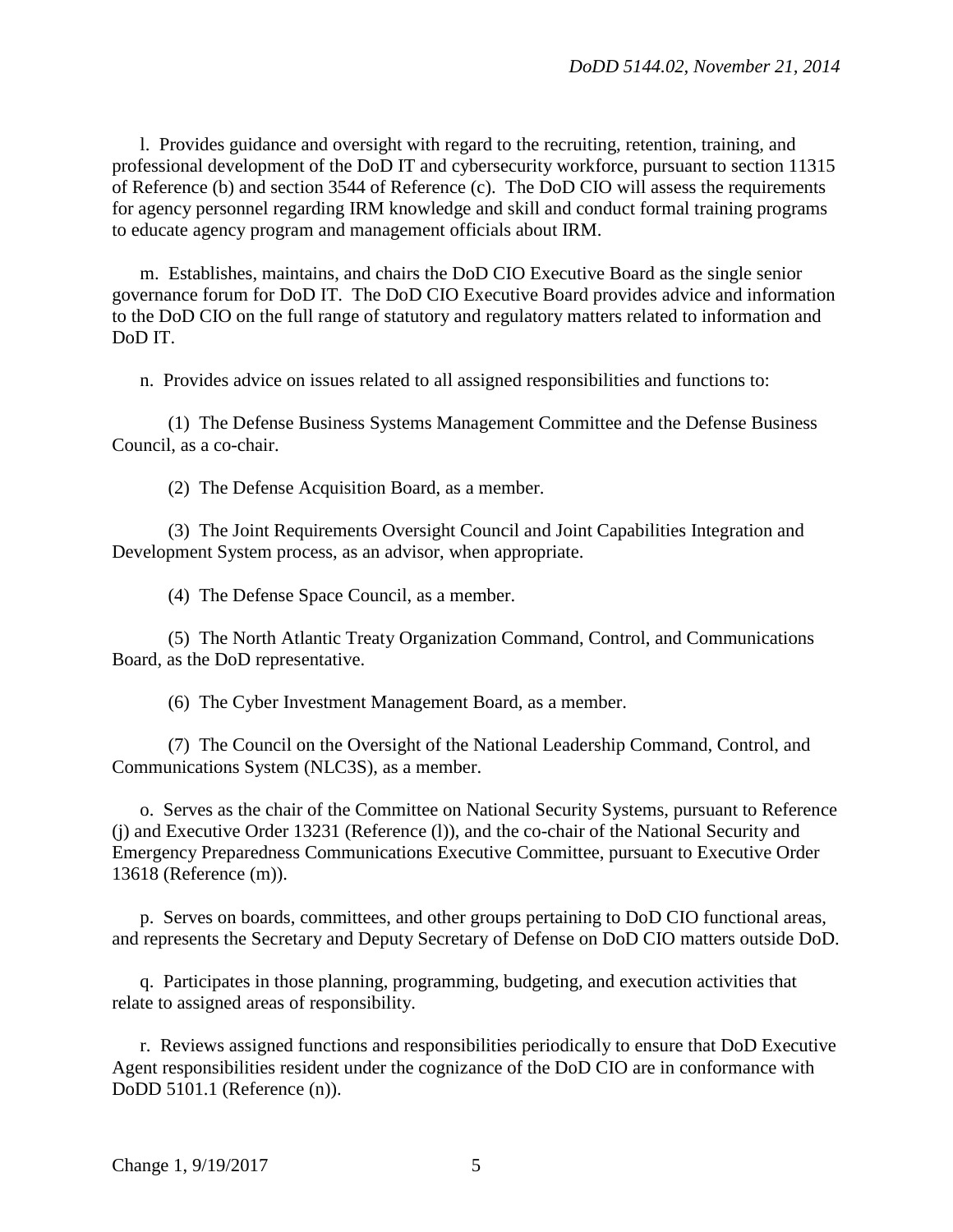s. Ensures that DoD CIO policies and programs are designed and managed to improve performance standards, economy, and efficiency, and that the Defense Information Systems Agency is attentive to the requirements of its organizational customers, both internal and external to the DoD.

t. Performs such other duties as the Secretary or Deputy Secretary of Defense may prescribe.

## 4. RELATIONSHIPS

a. In the performance of assigned responsibilities and functions, the DoD CIO:

(1) Reports directly to the Secretary of Defense.

 (2) Exercises authority, direction, and control over the Director, Defense Information Systems Agency, in accordance with DoDD 5105.19 (Reference (o)).

(3) Coordinates and exchanges information with other OSD officials, the DoD Component heads, and Federal officials having collateral or related responsibilities and functions.

(4) Works directly with the DoD Component CIOs.

 (5) Uses existing systems, facilities, and services of the DoD or other Federal agencies, when possible, to avoid duplication and to achieve maximum efficiency and economy.

 (6) Collaborates with and provides integrated support to the Principal Cyber Advisor (PCA), in the office of the Under Secretary of Defense for Policy, on matters related to the PCA's assigned responsibilities, consistent with Reference (g) as implemented by References (h) and (i).

 (7) Supports and informs the USD(AT&L) on all IT and cyber infrastructure acquisition matters and investment decisions, including IT-intensive software systems such as business systems, related to AT&L responsibility for management of the Defense Acquisition System and on programs for which AT&L is the Milestone Decision Authority.

 b. The Secretaries of the Military Departments, through their Component CIOs, will coordinate and exchange information with the DoD CIO on:

(1) Budgets and budget requests for all DoD IT under their purview.

(2) Compliance with government and DoD standards on IT.

 (3) Interoperability of DoD IT within DoD and with relevant IT systems of other Federal, State, tribal, and local government agencies, and with relevant IT systems of foreign governments.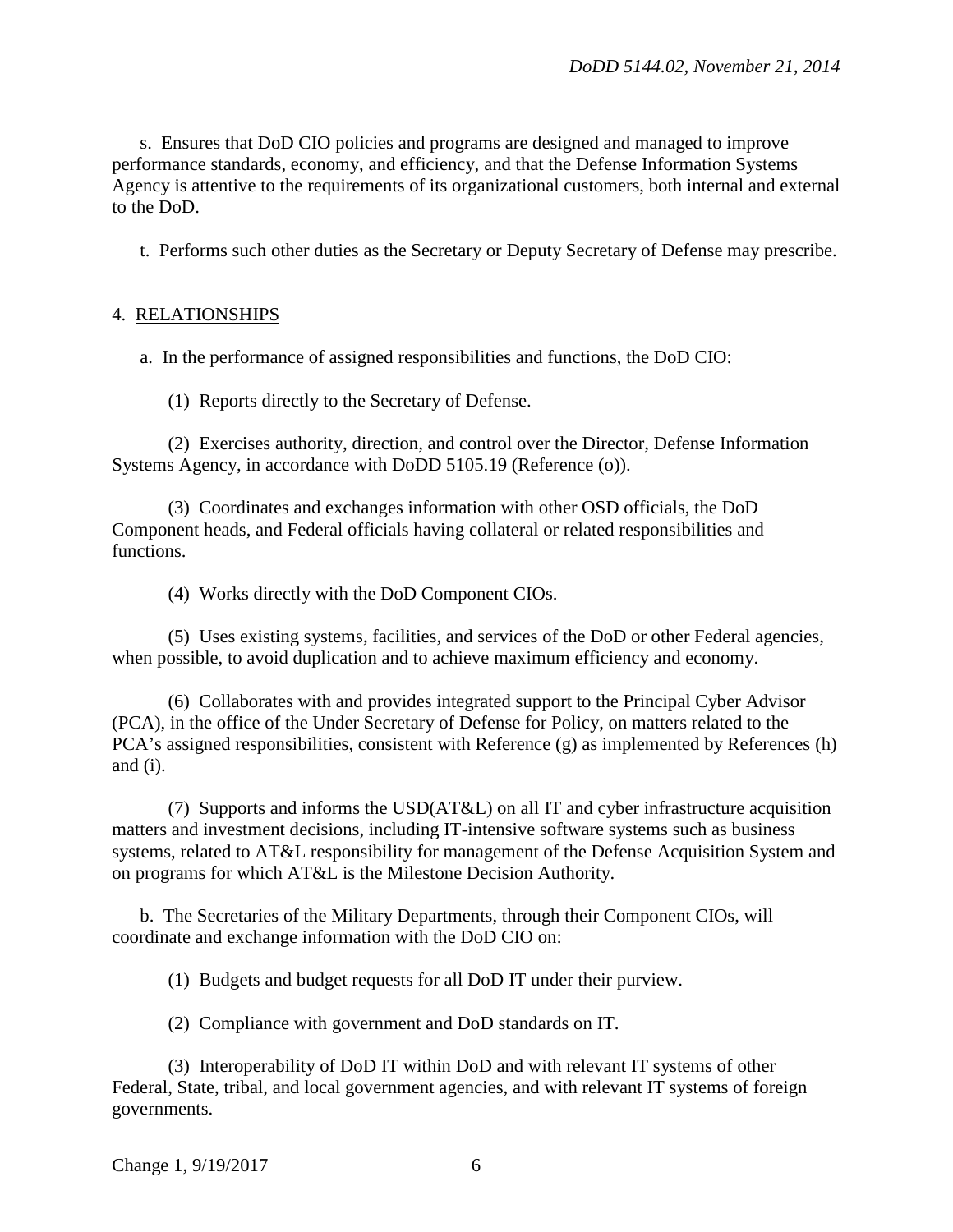c. The Commander of U.S. Cyber Command, through the Commander of U.S. Strategic Command, will coordinate and exchange information with the DoD CIO on all matters under the Commander's purview related to the authorities, responsibilities, and functions assigned in this directive.

 d. The other PSAs and the DoD Component heads will coordinate with the DoD CIO on all matters under their purview related to the authorities, responsibilities, and functions assigned in this directive.

5. AUTHORITIES. Pursuant to the authority vested in the Secretary of Defense, and subject to his or her authority, direction, and control, and in accordance with DoD policies and issuances, the DoD CIO is hereby delegated authority to exercise, within assigned responsibilities and functional areas, all authority of the Secretary of Defense derived from statute, Executive order, or interagency agreement, except where specifically limited by statute or Executive order to the Secretary of Defense, and is hereby delegated authority to:

 a. Establish, in DoDIs and directive-type memorandums (DTMs), DoD policy within the authorities and responsibilities assigned in this directive, including authority to identify collateral responsibilities of other OSD PSAs and the DoD Component heads. This authority cannot be redelegated.

(1) Such issuances must be fully coordinated, in accordance with Reference (e).

 (2) In areas of assigned responsibilities and functions, the DoD CIO has authority to approve and sign other DoDIs, DoD manuals, and DTMs, in accordance with Reference (e), that implement policy approved by the Secretary or Deputy Secretary of Defense.

 (3) Instructions to the Military Departments must be issued through the Secretaries of the Military Departments. Instructions to the Combatant Commands normally are communicated through the Chairman of the Joint Chiefs of Staff.

 b. Obtain reports and information, in accordance with DoDI 8910.01 (Reference (p)), as necessary, to carry out assigned responsibilities and functions.

 c. Communicate directly with the DoD Component heads, as necessary, to carry out assigned responsibilities and functions, including transmitting requests for advice and assistance. Communications to the Military Departments must be transmitted through the Secretaries of the Military Departments, their designees, or as otherwise provided in law or directed by the Secretary of Defense in other DoD issuances. Communications to the Commanders of the Combatant Commands normally are transmitted through the Chairman of the Joint Chiefs of Staff.

 d. Communicate with other Executive Branch officials, State and local officials, representatives of non-governmental organizations, members of the public, and representatives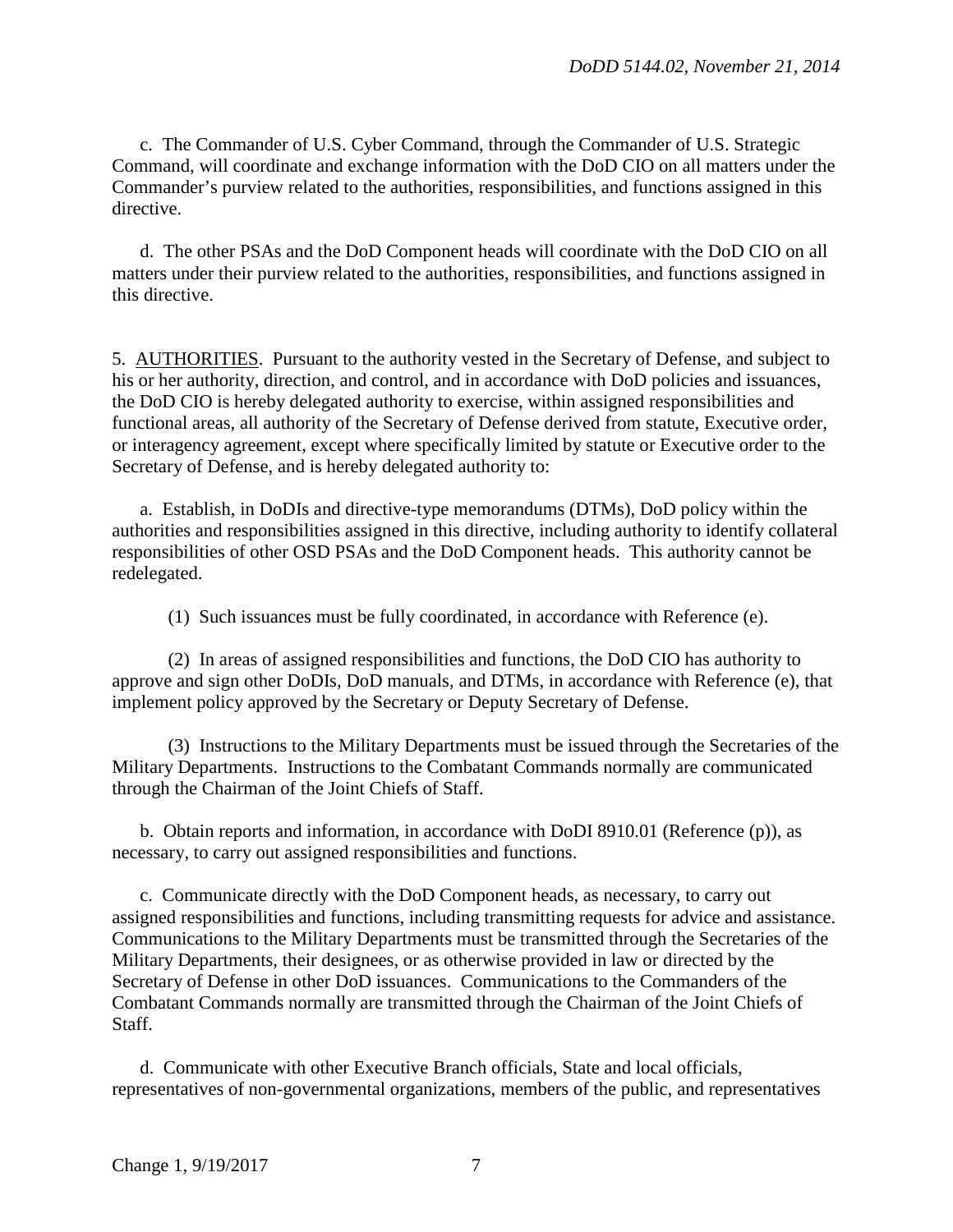of foreign governments, as appropriate, in carrying out assigned responsibilities and functions. Communications with representatives of the Legislative Branch must be conducted through the Assistant Secretary of Defense for Legislative Affairs or the USD(C)/CFO, as appropriate, and be consistent with the DoD Legislative Program.

e. Communicate directly with the CIOs of the DoD Components on all matters for which the DoD CIO is assigned responsibilities herein.

f. Negotiate and conclude international agreements, in accordance with DoDD 5530.3 (Reference (q)), and other arrangements with non-Federal entities in areas of assigned responsibility, in coordination with the General Counsel of the Department of Defense.

g. Nothing in this directive shall be construed to mean that the DoD CIO has operational responsibility for cyber defensive or offensive missions.

6. RELEASABILITY. **Cleared for public release**. This directive is available on the Directives Division Website at [http://www.esd.whs.mil/DD/.](http://www.esd.whs.mil/DD/)

7. SUMMARY OF CHANGE 1. The changes to this issuance are administrative and update organizational titles and references for accuracy.

8. EFFECTIVE DATE. This directive is effective November 21, 2014.

RhotOsyde

Robert O. Work Deputy Secretary of Defense

Enclosure References Glossary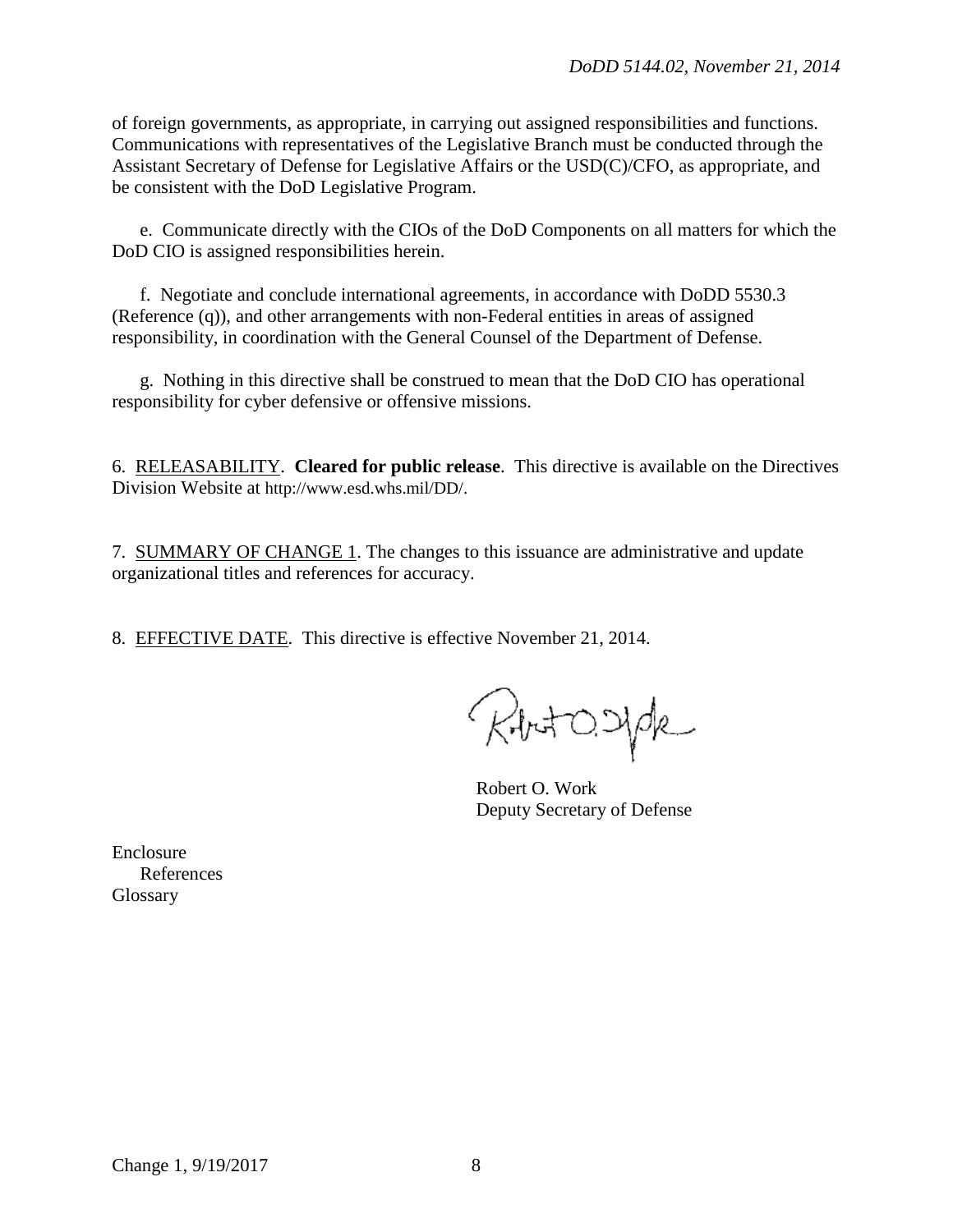### ENCLOSURE

#### REFERENCES

- (a) Title 10, United States Code
- (b) Title 40, United States Code
- (c) Title 44, United States Code
- (d) DoD Directive 5144.02, "DoD Chief Information Officer (DoD CIO)," April 22, 2013 (hereby cancelled)
- (e) DoD Instruction 5025.01, "DoD Issuances Program," August 1, 2016, as amended
- (f) Section 208 of Public Law 107-347, "The E-Government Act of 2002," December 17, 2002
- (g) Section 932 of Public Law 113-66, "The National Defense Authorization Act for Fiscal Year 2014," December 26, 2013
- (h) Deputy Secretary of Defense Memorandum, "Guidance Regarding Cyberspace Roles, Responsibilities, Functions and Governance within the Department of Defense," June 9, 2014
- (i) Secretary of Defense Memorandum, "Designation of the DoD Principal Cyber Advisor," July 17, 2014
- (j) National Security Directive 42, "National Policy for the Security of National Security Telecommunications and Information Systems," July 5, 1990
- (k) Executive Order 12333, "United States Intelligence Activities," as amended
- (l) Executive Order 13231, "Critical Infrastructure Protection in the Information Age," October 16, 2001, as amended
- (m) Executive Order 13618, "Assignment of National Security and Emergency Preparedness Communications Functions," July 6, 2012
- (n) DoD Directive 5101.1, "DoD Executive Agent," September 3, 2002, as amended
- (o) DoD Directive 5105.19, "Defense Information Systems Agency (DISA)," July 25, 2006
- (p) DoD Instruction 8910.01, "Information Collection and Reporting," May 19, 2014
- (q) DoD Directive 5530.3, "International Agreements," June 11, 1987, as amended
- (r) DoD Instruction 8500.01, "Cybersecurity," March 14, 2014
- (s) DoD Directive 8000.01, "Management of the Department of Defense Information Enterprise (DoD IE)," March 17, 2016, as amended
- (t) DoD Instruction 8550.01, "DoD Internet Services and Internet-Based Capabilities," September 11, 2012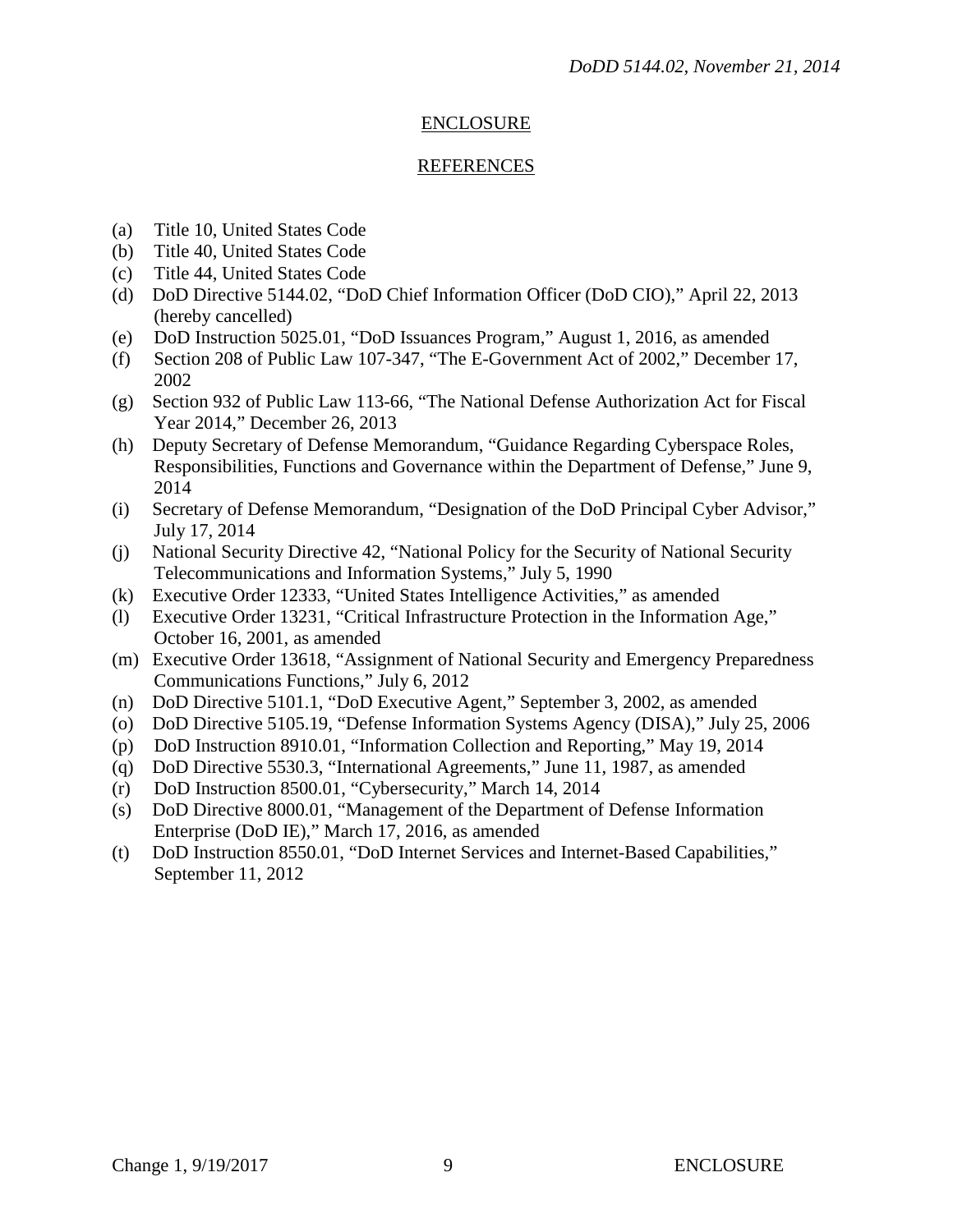#### GLOSSARY

# PART I. ABBREVIATIONS AND ACRONYMS

| ASD(NII)            | Assistant Secretary of Defense for Networks and Information Integration |
|---------------------|-------------------------------------------------------------------------|
| C <sub>2</sub>      | command and control                                                     |
| <b>CIO</b>          | chief information officer                                               |
| <b>DIRNSA/CHCSS</b> | Director, National Security Agency/Chief, Central Security Service      |
| DoD CIO             | DoD Chief Information Officer                                           |
| DoDD                | DoD Directive                                                           |
| DoDI                | DoD Instruction                                                         |
| <b>DTM</b>          | directive-type memorandum                                               |
| <b>IRM</b>          | information resources management                                        |
| <b>IT</b>           | information technology                                                  |
| <b>PCA</b>          | Principal Cyber Advisor                                                 |
| <b>PNT</b>          | positioning, navigation, and timing                                     |
| <b>PSA</b>          | <b>Principal Staff Assistant</b>                                        |
| U.S.C.              | <b>United States Code</b>                                               |
| USD(AT&L)           | Under Secretary of Defense for Acquisition, Technology, and Logistics   |
| USD(C)/CFO          | Under Secretary of Defense (Comptroller)/Chief Financial Officer,       |
|                     | Department of Defense                                                   |

# PART II. DEFINITIONS

Unless otherwise noted, these terms and their definitions are for the purpose of this directive.

cybersecurity. Defined in DoDI 8500.01 (Reference (r)).

DoD information enterprise. Defined in DoDI 8000.01 (Reference (s)).

DoD information. Defined in Reference (r).

DoD IT. Defined in Reference (r).